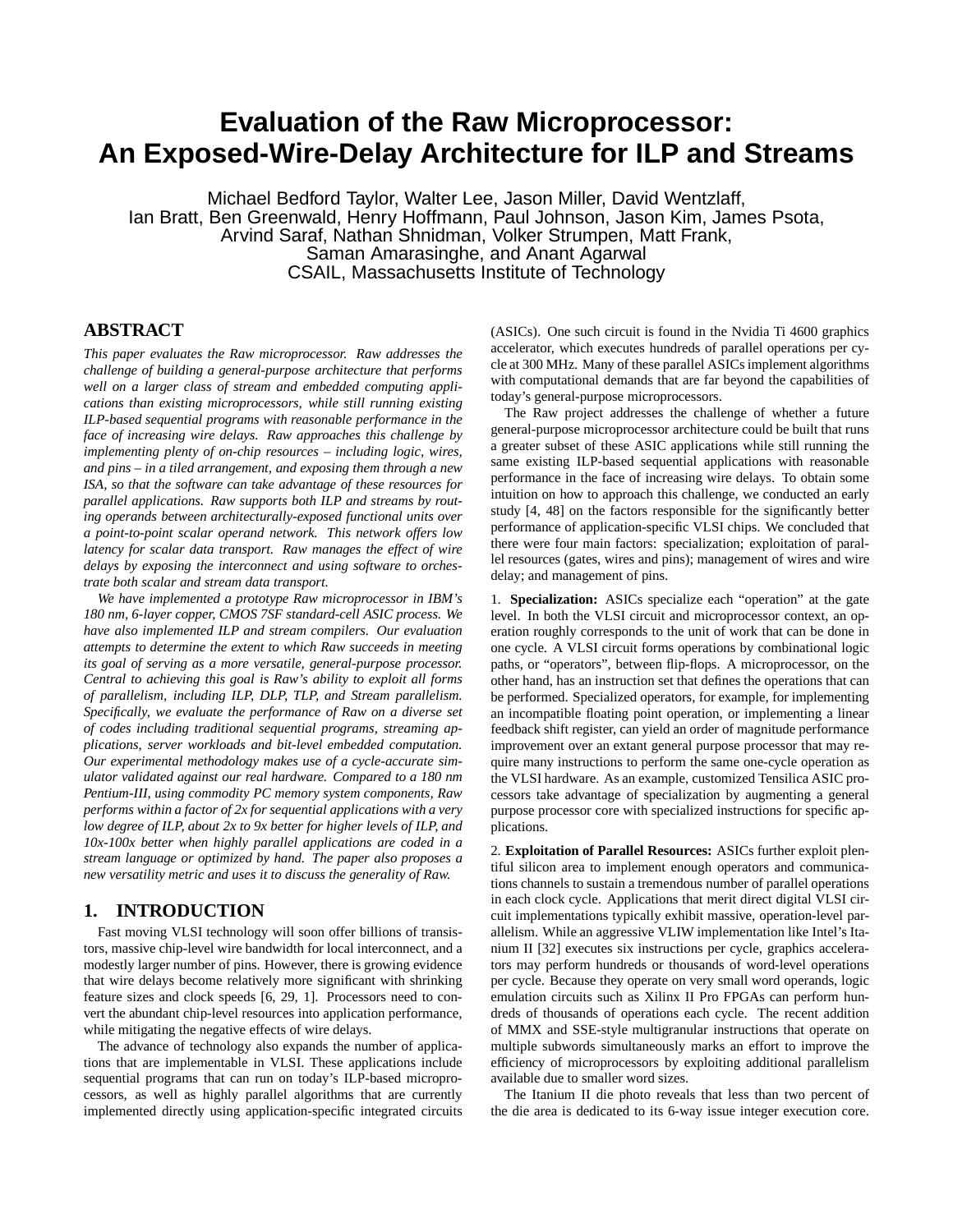Clearly, the ALU area is not a significant constraint on the execution width of a modern-day wide-issue microprocessor. On the other hand, the presence of many physical execution units is a minimum prerequisite to the exploitation of the same massive parallelism that ASICs are able to exploit.

3. **Management of Wires and Wire Delay:** ASIC designers can place and wire communicating operations in ways that minimize wire delay, minimize latency, and maximize bandwidth. In contrast, it is now well known that the delay of the interconnect inside traditional microprocessors limits scalability [36, 1, 15, 38, 45]. Itanium II's 6-way integer execution unit presents evidence for this – it spends over half of its critical path in the bypass paths of the ALUs. ASIC designers manage wire delay inherent in large distributed arrays of function units in multiple steps. First, they place close together operations that need to communicate frequently. Second, when high bandwidth is needed, they create multiple customized communication channels. Finally, they introduce pipeline registers between distant operators, thereby converting propagation delay into pipeline latency. By doing so, the designer acknowledges the inherent tradeoff between parallelism and latency: leveraging more resources requires signals to travel greater distances. The Alpha 21264 is an example of a microprocessor that acknowledges this tradeoff on a small scale: it incurs a one-cycle latency for signals to travel between its two integer clusters.

4. **Management of Pins:** ASICs customize the usage of their pins. Rather than being bottlenecked by a cache-oriented multi-level hierarchical memory system (and subsequently by a generic PCI-style I/O system), ASICs utilize their pins in ways that fit the applications at hand, maximizing realizable I/O bandwidth or minimizing latency. This efficiency applies not just when an ASIC accesses external DRAMs, but also in the way that it connects to high-bandwidth input devices like wide-word analog-to-digital converters, CCDs, and sensor arrays. There are currently few easy ways to arrange for these devices to stream data into a general-purpose microprocessor in a high-bandwidth way, especially since DRAM must almost always be used as an intermediate buffer. In some senses, microprocessors strive to minimize, rather than maximize, the usage of pin resources, by hiding them through a hierarchy of caches.

Our goal was to build a microprocessor that could leverage the above four factors, and yet implement the gamut of general-purpose features that we expect in a microprocessor such as functional unit virtualization, unpredictable interrupts, instruction virtualization, and data caching. The processor also needed to exploit ILP in sequential programs, as well as space and time multiplex (i.e., context switch) threads of control. Furthermore, these multiple threads of control should be able to communicate and coordinate in an efficient fashion.

This paper evaluates the Raw microprocessor and discusses our success in achieving these goals. Raw takes the following approach to leveraging the four factors behind the success of ASICs.

1. Raw implements the most common operations needed by ILP or stream applications in specialized hardware mechanisms. Most of the primitive mechanisms are exposed to software through a new ISA. These mechanisms include the usual integer and floating point operations, specialized bit manipulation operations, scalar operand routing between adjacent function units, operand bypass between function units, registers and I/O queues, and data cache access (i.e., data load with tag check).

2. Raw implements a large number of these operators which exploit the copious VLSI resources – including gates, wires and pins – and exposes them through a new ISA, such that the software can take advantage of them for both ILP and highly parallel applications.

3. Raw manages the effect of wire delays by exposing the wiring channel operators to the software, so that the software can account for latencies by orchestrating both scalar and stream data transport. By orchestrating operand flow on the interconnect, Raw can also create customized communications patterns. Taken together, the wiring channel operators provide the abstraction of a scalar operand network [45] that offers very low latency for scalar data transport and enables the exploitation of ILP.

4. Raw software manages the pins for cache data fetches and for specialized stream interfaces to DRAM or I/O devices.

We have implemented a prototype Raw microprocessor in the SA-27E ASIC flow, which uses IBM's CMOS 7SF, an 180nm, 6-layer copper process. We received 120 chips from IBM in October of 2002. We have built a prototype Raw motherboard containing a single Raw chip, SDRAM chips, I/O interfaces and interface FPGAs. We have also implemented ILP and stream compilers for sequential programs and stream applications respectively. Our development tools include a validated, cycle-accurate simulator, an RTLlevel simulator, and a logic emulator.

Our evaluation attempts to determine the extent to which Raw succeeds in meeting its goal of serving as a more versatile, generalpurpose processor. Specifically, we evaluate the performance of Raw on applications drawn from several classes of computation including ILP, streams and vectors, server, and bit-level embedded computation. Our initial results are very encouraging (see Figure 3 for a quick sampling of our results). For each of the application classes, we find that Raw is able to perform at or close to the level of the best-in-class machine – i.e., the best specialized machine for the given application class. For example, for sequential applications with varying degrees of ILP, the performance of Raw ranges from 0.5x to 9x to that of a Pentium III (P3) processor implemented in the same technology generation as Raw. For streaming computations, Raw's performance is 10x to 100x better than the P3, and comparable to that of specialized stream and vector engines like Imagine [17] and VIRAM [21].

We present a metric called versatility that folds into a single scalar number the performance of an architecture over many application classes, and show that Raw's is seven times better than that for the P3. Our future work will expand the number of applications in each class and see if this trend continues to hold.

The rest of this paper is organized as follows. Section 2 provides an overview of the Raw architecture and its mechanisms for specialization, exploitation of parallel resources, orchestration of wires, and management of pins. Section 3 describes the implementation of Raw, and Section 4 provides detailed results. Section 5 introduces our versatility metric and analyzes the results. Section 6 follows with a detailed discussion of related work, and Section 7 concludes the paper.

# **2. ARCHITECTURE OVERVIEW**

This section provides a brief overview of the Raw architecture. A more detailed discussion of the architecture is available elsewhere [43, 44, 45].

**Tiled Architecture** The Raw architecture supports an ISA that provides a parallel interface to the gate, pin, and wiring resources of the chip through suitable high level abstractions. As illustrated in Figure 1, the Raw processor exposes the copious gate resources of the chip by dividing the usable silicon area into an array of 16 identical, programmable tiles. A tile contains an 8-stage in-order single-issue MIPS-style processing pipeline, a 4-stage single-precision pipelined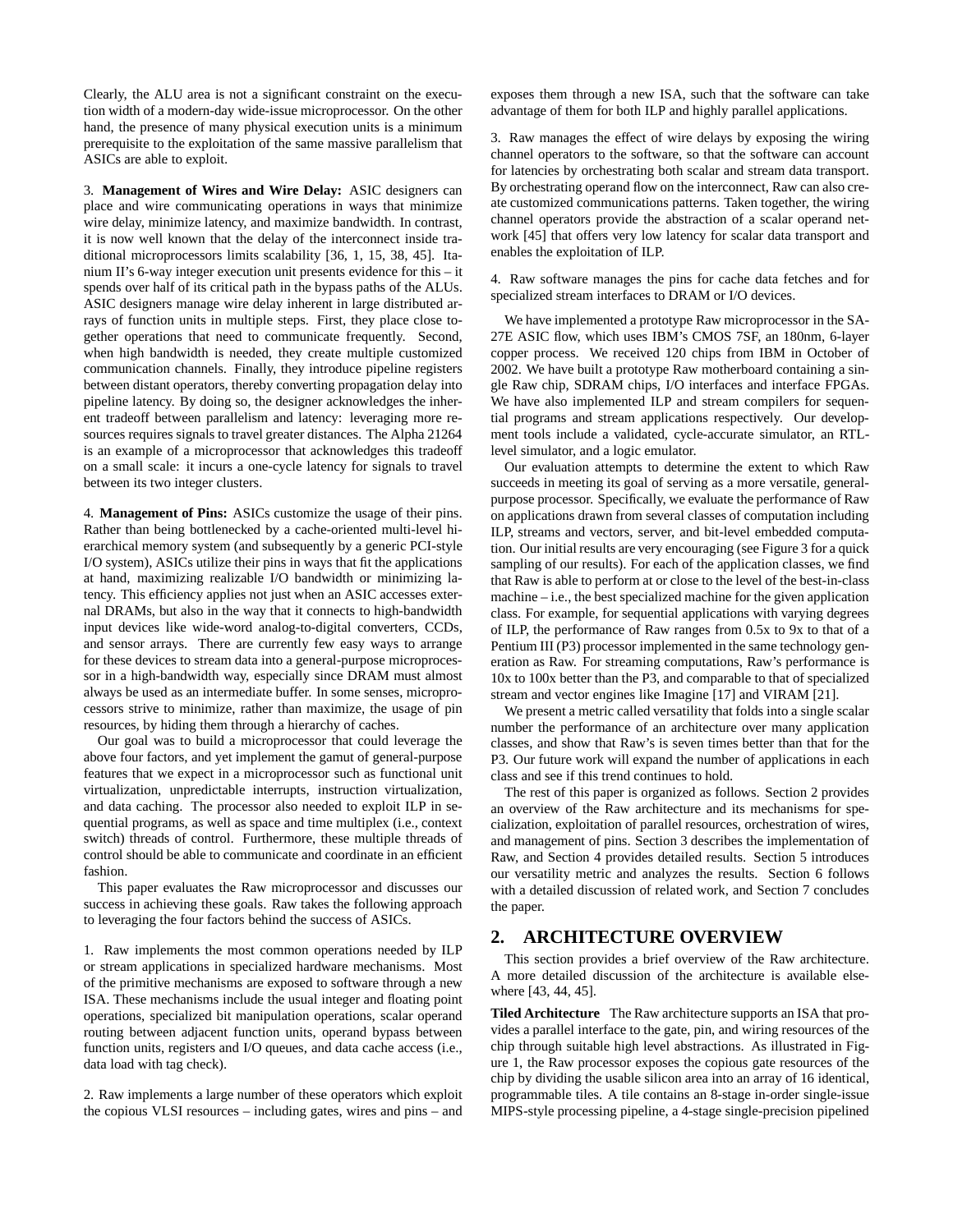FPU, a 32 KB data cache, two types of communication routers – static and dynamic, and 32KB and 64KB of software-managed instruction caches for the processing pipeline and static router respectively. Each tile is sized so that the amount of time for a signal to travel through a small amount of logic and across the tile is one clock cycle. We expect that the Raw processors of the future will have hundreds or even thousands of tiles.

**On-chip Networks** The tiles are interconnected by four 32-bit fullduplex on-chip networks, consisting of over 12,500 wires (see Figure 1). Two of the networks are static (routes are specified at compile time) and two are dynamic (routes are specified at run time). Each tile is connected only to its four neighbors. Every wire is registered at the input to its destination tile. This means that *the longest wire in the system is no greater than the length or width of a tile*. This property ensures high clock speeds, and the continued scalability of the architecture.

The design of Raw's on-chip interconnect and its interface with the processing pipeline are its key innovative features. These on-chip networks are exposed to the software through the Raw ISA, thereby giving the programmer or compiler the ability to directly program the wiring resources of the processor, and to carefully orchestrate the transfer of data values between the computational portions of the tiles – much like the routing in an ASIC. Effectively, the wire delay is exposed to the user as network hops. To go from corner to corner of the processor takes 6 hops, which corresponds to approximately six cycles of wire delay. To minimize the latency of inter-tile scalar data transport, which is critical for ILP, the on-chip networks are not only register-mapped but also integrated directly into the bypass paths of the processor pipeline.

Raw's on-chip interconnects belong to the class of scalar operand networks [45], which lend an interesting way of looking at modern day processors. The register file used to be the central communication mechanism between functional units in a processor. Starting with the first pipelined processors, the bypass network has become largely responsible for the communication of active values, and the register file is more of a checkpointing facility for inactive values. The Raw networks (the static networks in particular) are in one sense 2-D bypass networks serving as bridges between the bypass networks of separate tiles.

The static router in each tile contains a 64KB software-managed instruction cache and a pair of routing crossbars. Compiler generated routing instructions are 64 bits and encode a small command (e.g., conditional branch with/without decrement) and several routes – one for each crossbar output. These single-cycle routing instructions are one example of Raw's use of specialization. Because the router program memory is cached, there is no practical architectural limit on the number of simultaneous communication patterns that can be supported in a computation. This feature, coupled with the extremely low latency and low occupancy of in-order inter-tile ALUto-ALU operand delivery (3 cycles nearest neighbor) distinguishes Raw from prior systolic or message passing systems [3, 12, 23].

Raw's two dynamic networks support cache misses, interrupts, dynamic messages, and other asynchronous events. The two networks use dimension-ordered routing and are structurally identical. One network, the memory network, follows a deadlock-avoidance strategy to avoid end-point deadlock. It is used in a restricted manner by trusted clients such as data caches, DMA and I/O. The second network, the general network, is used by untrusted clients, and relies on a deadlock recovery strategy [23].

Raw supports context switches. On a context switch, the contents of the processor registers and the general and static networks on a subset of the Raw chip occupied by the process (possibly including multiple tiles) are saved off, and the process and its network data can be restored at any time to a new offset on the Raw grid.

**Direct I/O Interfaces** On the edges of the network, the network channels are multiplexed down onto the pins of the chip to form flexible I/O ports that can be used for DRAM accesses or external device I/O. In order to toggle a pin, the user programs one of the on-chip networks to route a value off the side of the array. Our 1657 pin CCGA (ceramic column-grid array) package provides us with fourteen full-duplex, 32-bit I/O ports. Raw implementations with fewer pins are made possible via logical channels (as is already the case for two out of the sixteen logical ports), or simply by bonding out only a subset of the ports.

The static and dynamic networks, the data cache of the compute processors, and the external DRAMs connected to the I/O ports comprise Raw's memory system. The memory network is used for cache-based memory traffic, while the static and general dynamic networks are used for stream-based memory traffic. Memory intensive domains can have up to 14 full-duplex full-bandwidth DRAM memory banks to be placed on the 14 I/O ports of the chip. Minimal embedded Raw systems may eliminate DRAM altogether – they may use a single boot ROM so that Raw can execute out of the onchip memory. In addition to transferring data directly to the tiles, off-chip devices connected to the I/O ports can route through the onchip networks to other devices in order to perform glueless DMA and peer-to-peer communication.<sup>1</sup>

**ISA Analogs to Physical Resources** By creating first class architectural analogs to the physical chip resources, Raw attempts to minimize the ISA gap – that is, the gap between the resources that a VLSI chip has available and the amount of resources that are usable by software. Unlike conventional ISAs, Raw exposes the quantity of all three underlying physical resources (gates, wires and pins) to the ISA. Furthermore, it does this in a manner that is backwardscompatible – the instruction set does not change with varying degrees of resources.

| <b>Physical Entity</b> | Raw ISA analog          | <b>Conventional ISA Analog</b> |
|------------------------|-------------------------|--------------------------------|
| Gates                  | Tiles, new instructions | New instructions               |
| Wires. Wire delav      | Routes, Network Hops    | none                           |
| Pins                   | I/O ports               | none                           |

**Table 1: How Raw converts increasing quantities of physical entities into ISA entities**

Table 1 contrasts the way the Raw ISA and conventional ISAs expose physical resources to the programmer. Because the Raw ISA has more direct interfaces, Raw processors can have more functional units, and have more flexible and more efficient pin utilization. High-end Raw processors will typically have more pins, because the architecture is better at turning pin count into performance and functionality. Finally, Raw processors are more predictable and have higher frequencies because of the explicit exposure of wire delay.

This approach, exposure, makes Raw scalable. Creating subsequent, more powerful, generations of the processor is straightforward: we simply stamp out as many tiles and I/O ports as the silicon die and package allow. The design has no centralized resources, no global buses, and no structures that get larger as the tile or pin count increases. Finally, the longest wire, the design complexity, and the verification complexity are all independent of transistor count.

### **3. IMPLEMENTATION**

The Raw chip is a 16-tile prototype implemented in IBM's 180 nm 1.8V 6-layer CMOS 7SF SA-27E copper process. Although the Raw array is only 16 mm x 16 mm, we used an 18.2 mm x 18.2

<sup>&</sup>lt;sup>1</sup> In fact, we are building a 4x4 IP packet router using a single Raw chip and its peer-topeer capability.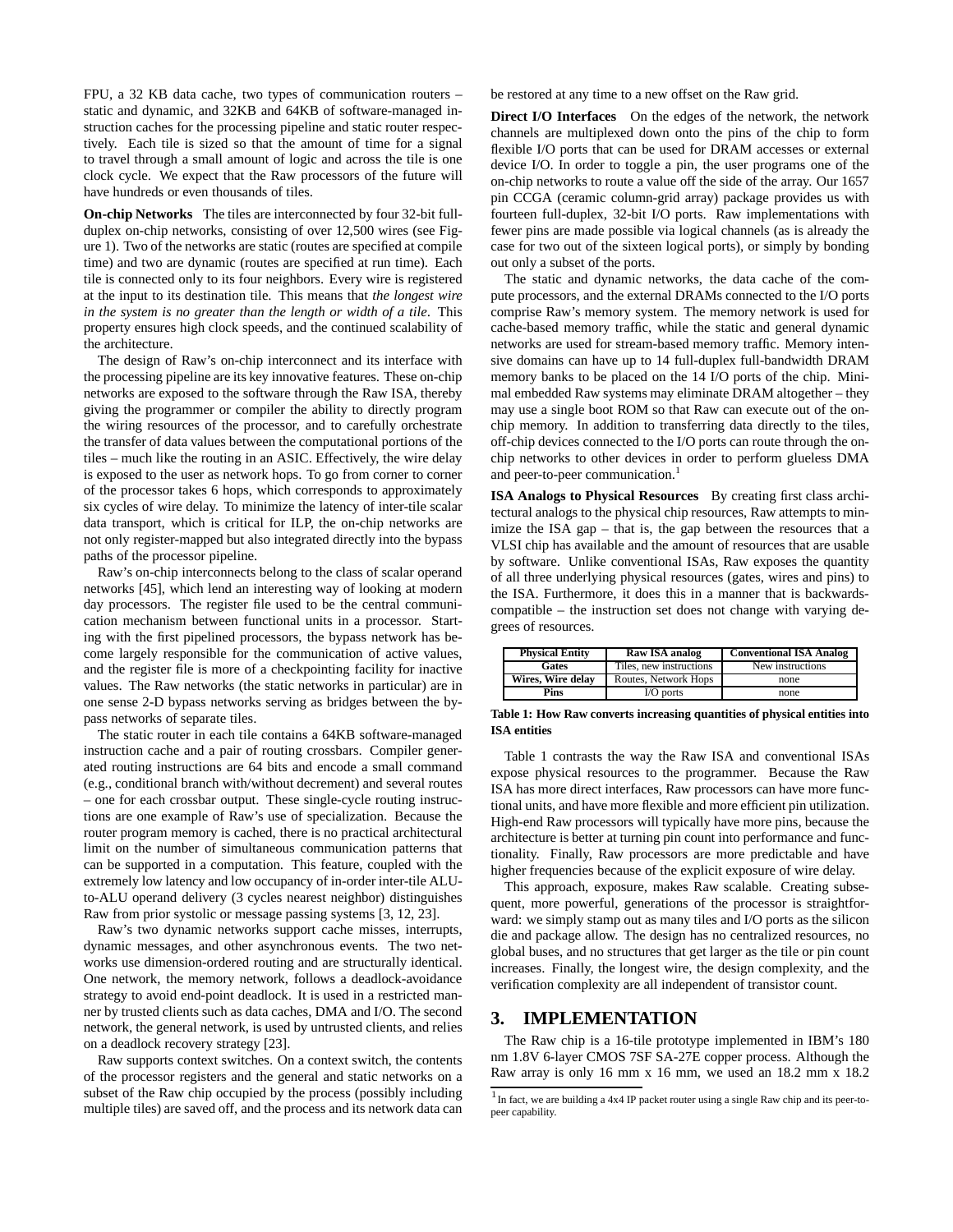

Figure 1: The Raw microprocessor comprises 16 tiles. Each tile has a compute processor, routers, network wires, and instruction and data memories.

mm die to allow us to use the high pin-count package. The 1657 pin ceramic column grid array package (CCGA) provides us with 1080 high speed transceiver logic (HSTL) I/O pins. Our measurements indicate that the chip core averages 18.2 watts at 425MHz. We quiesce unused functional units and memories and tri-state unused data I/O pins. We targeted a 225 MHz worst-case frequency in our design, which is competitive with other 180 nm lithography ASIC processors, like VIRAM, Imagine, and Tensilica's Xtensa series. The nominal running frequency is typically higher – the Raw chip core, running at room temperature, reaches 425MHz at 1.8V, and 500 MHz at 2.2V. This compares favorably to IBM-implemented microprocessors in the same process; the PowerPC 405GP runs at 266-400 MHz, while the follow-on PowerPC 440GP reaches 400-500 MHz.

We pipelined our processor aggressively and treated control paths very conservatively in order to ensure that we would not have to spend significant periods closing timing in the backend. Despite these efforts, wire delay inside a tile was still large enough that we were forced to create an infrastructure to place the cells in the timing and congestion critical data paths. More details on the Raw implementation are available in [44].

A difficult challenge for us was to resist the temptations of making the absolutely highest performance, highest frequency tile processor, and instead to concentrate on the research aspects of the project, such as the design of Raw's scalar operand network. As one can infer from Section 5, moving from a one-way issue compute processor to a two-way issue compute processor would have likely improved our performance on low-ILP applications. Our estimates indicate that such a compute processor would have easily fit in the remaining white space of the tile. The frequency impact of transitioning from 1-issue to 2-issue is generally held to be small.

With our collaborators at ISI-East, we have designed a prototype motherboard (shown in Figure 2) around the Raw chip that we use to explore a number of applications with extreme computation and I/O requirements. A larger system, consisting of 64 Raw chips, connected to form a virtual 1024 tile Raw processor, is also being fabricated in conjunction with ISI-East.

#### **4. RESULTS**

This section presents measurement and experimental results of the Raw microprocessor. We begin by explaining our experimental methodology. Then we present some basic hardware statistics. The remainder of the section focuses on evaluating how well Raw supports a range of programming models and application types. The domains we examine include ILP computation, stream and embedded computation, server workloads, and bit-level computation. The

performance of Raw in these individual areas are presented as comparison to a reference 600 MHz Pentium III.

| <b>Factor responsible</b>                               | Max. Speedup |
|---------------------------------------------------------|--------------|
| Tile parallelism (Exploitation of Gates)                | 16x          |
| Load/store elimination (Management of Wires)            | 4x           |
| Streaming mode vs cache thrashing (Management of Wires) | 15x          |
| Streaming I/O bandwidth (Management of Pins)            | 60x          |
| Increased cache/register size (Exploitation of Gates)   | $\sim 2x$    |
| Bit Manipulation Instructions (Specialization)          | 3x           |

**Table 2: Sources of speedup for Raw over P3.**

We note that Raw achieves greater than 16x speedup (either versus a Pentium or versus a single tile) for several applications because of compounding or additive effects from several factors listed in Table 2. The following is a brief discussion of these effects.

1. When all 16 tiles can be used, the speedup can be 16-fold.

2. If  $a, b$ , and  $c$  are variables in memory, then an operation of the form  $c = a + b$  in a load-store RISC architecture will require a minimum of 4 operations – two loads, one add, and one store. Stream architectures such as Raw can accomplish the operation in a single operation (for a speedup of 4x) because the processor can issue bulk data stream requests and then process data directly from the network without going through the cache.

3. When vector lengths exceed the cache size, streaming data from off-chip DRAM directly into the ALU achieves 7.5x the throughput of cache accesses (each cache miss transports 8 words in 60 cycles, while streaming can achieve one word per cycle). The streaming effect is even more powerful with strided requests that use only part of a full cache line. In this case, streaming throughput is 15 times greater than going through the cache.

4. Raw has 60x the I/O bandwidth of the P3. Furthermore, Raw's direct programmatic interface to the pins enables efficient utilization.

5. When multiple tiles are used in a computation, the effective number of registers and cache lines is increased, allowing a greater working set to be accessed without penalty. We approximate the potential speedup from this effect as 2-fold.

6. Finally, specialized bit manipulation instructions can optimize table lookups, shifts, and logical operations. We estimate the potential speedup from this effect as 3-fold.

### **4.1 Experimental methodology**

**Validated Simulator** The evaluation for this paper makes use of a validated cycle-accurate simulator of the Raw chip. Using the validated simulator as opposed to actual hardware allows us to better normalize differences with a reference system, e.g., DRAM memory latency, and instruction cache configuration. It also allows us to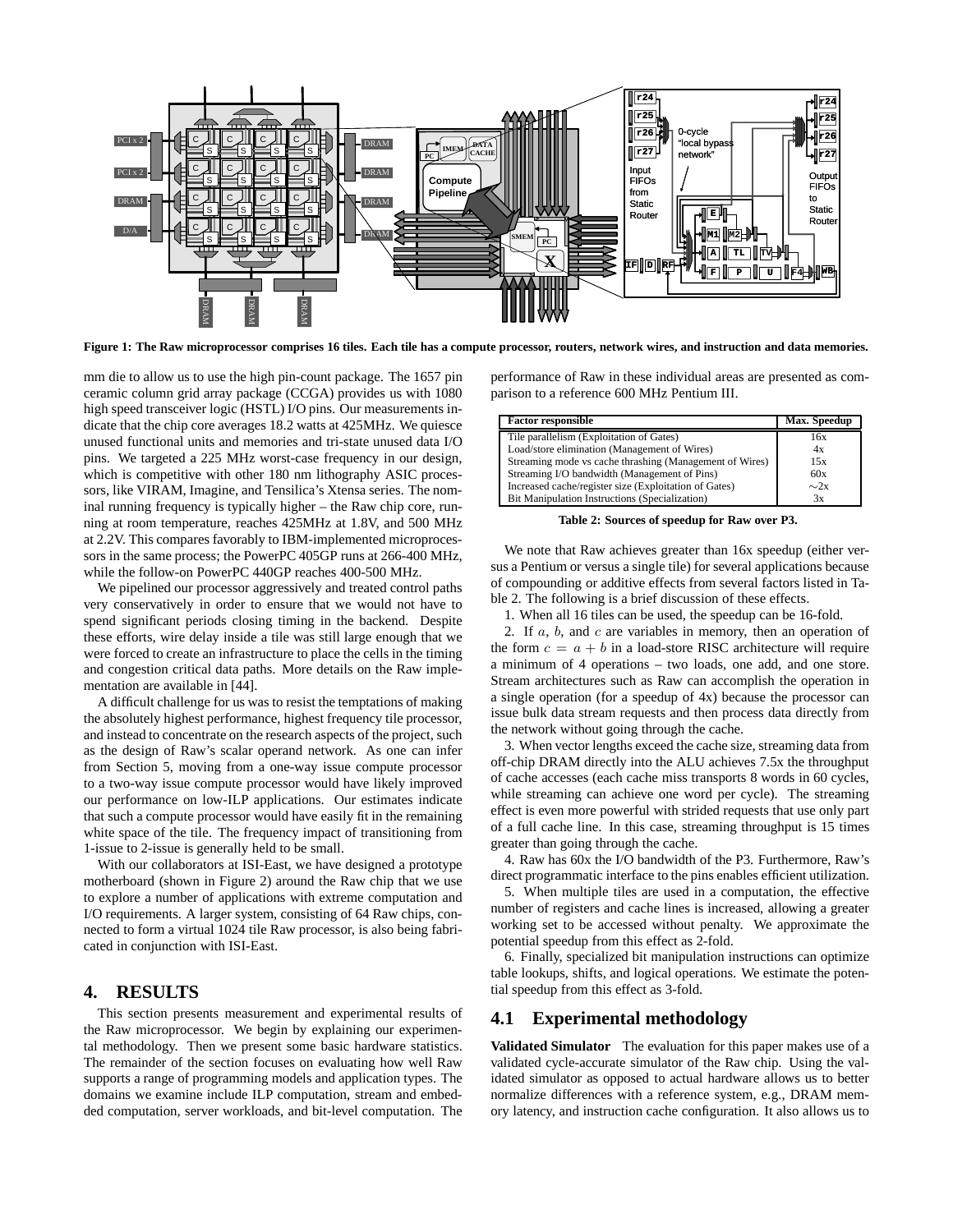

**Figure 2: Photos of the Raw chip and Raw prototype motherboard respectively.**

explore alternative motherboard configurations. We verified that the simulator and the gate-level RTL netlist have *exactly* the same timing and data values for all 200,000 lines of our hand-written assembly test suite, as well as for a number of C applications and randomly generated tests. Every stall signal, register file write, SRAM write, on-chip network wire, cache state machine transition, interrupt signal, and chip signal pin matches in value on every cycle between the two. This gate-level RTL netlist was then shipped to IBM for manufacturing. Upon receipt of the chip, we compared a subset of the tests on the actual hardware to verify that the chip was manufactured according to spec.

**Selection of a Reference Processor** In our evaluation, we realized the importance of tying our performance numbers to an existing commercial system. For fairness, this comparison system must be implemented in a process that uses the same lithography generation, 180 nm. Furthermore, the reference processor needs to be measured at a similar point in its lifecycle, i.e., as close to first silicon as possible. This is because most commercial systems are speedpath or process tuned after first silicon is created [7]. For instance, the 180nm P3 initial production silicon was released at 500-733 MHz and gradually was tuned until it reached a final production silicon frequency of 1 GHz. The first silicon value for the P3 is not publicly known. However, the frequencies of first-silicon and initial production silicon have been known to differ by as much as 2x.

The P3 is especially ideal for comparison with Raw because it is in common use, because its fabrication process is well documented, and because the common-case functional unit latencies are almost identical. The back ends of the processors share a similar level of pipelining, which means that relative cycle-counts carry some significance. Conventional VLSI wisdom suggests that, when normalized for process, Raw's single-ported L1 data cache should have approximately the same area and delay as the P3's two-ported L1 data cache of half the size. For sequential codes with working sets that fit in the L1 caches, the cycle counts should be quite similar. And given that the fortunes of Intel have rested (and continue to rest, with the Pentium-M reincarnation) upon this architecture for almost ten years, there is reason to believe that the implementation is a good one. In fact, the P3, upon release in 4Q'99, had the highest SpecInt95 value of any processor [13].

Itanium and Pentium 4 (P4) came as close seconds to our final

choice. Our decision to avoid them came from our need to match the lifecycle of the reference system to Raw's. Intel's market pressures cause it to delay the release of new processors such as P4 or Itanium until they have been tuned enough to compete with the existing Pentium product line. Consequently, when these processors are released, they may be closer to final-silicon than first-silicon. For example, it is documented in the press that Itanium I was delayed for two years between first-silicon announcement and initial production silicon availability. Finally, the implementation complexity of Raw is more similar to the P3 than P4 or Itanium.

**Comparison of Silicon Implementations** Table 3 compares the two chips and their fabrication processes, IBM's CMOS 7SF [27, 37] and Intel's P858 [51]. CMOS 7SF has denser SRAM cells and less interconnect resistivity, due to copper metalization. P858, on the other hand, attempts to compensate for aluminum metalization by using a lower-k dielectric, SiOF, and by carefully varying the aspect ratios of the wires.

| Parameter                            | Raw (IBM ASIC)           | P3 (Intel)               |
|--------------------------------------|--------------------------|--------------------------|
| <b>Lithography Generation</b>        | $180 \text{ nm}$         | $180 \text{ nm}$         |
| Process Name                         | <b>CMOS 7SF</b>          | P858                     |
|                                      | $(SA-27E)$               |                          |
| Metal Layers                         | Cu 6                     | A $16$                   |
| Dielectric Material                  | SiO <sub>2</sub>         | SiOF                     |
| Oxide Thickness $(T_{ox})$           | $3.5 \text{ nm}$         | $3.0 \text{ nm}$         |
| <b>SRAM Cell Size</b>                | 4.8 $\mu$ m <sup>2</sup> | 5.6 $\mu$ m <sup>2</sup> |
| Dielectric $k$                       | 4.1                      | 3.55                     |
| Ring Oscillator Stage (FO1)          | 23 <sub>ps</sub>         | $11$ ps                  |
| Dynamic Logic, Custom Macros         | no                       | yes                      |
| (SRAMs, RFs)                         |                          |                          |
| Speedpath Tuning since First Silicon | n <sub>0</sub>           | yes                      |
| <b>Initial Frequency</b>             | 425 MHz                  | 500-733 MHz              |
| Die Area <sup>2</sup>                | $331$ mm <sup>2</sup>    | $106 \text{ mm}^2$       |
| Signal Pins                          | $\sim$ 1100              | $\sim$ 190               |
| Vdd used                             | 1.8 V                    | 1.65 V                   |
| Nominal Process Vdd                  | 1.8 V                    | 1.5V                     |

**Table 3: Comparison of Implementation Parameters for Raw and P3- Coppermine.**

The Ring Oscillator metric measures the delay of a fanout-of-1 (FO1) inverter. It has been suggested that an approximate FO4 delay can be found by multiplying the FO1 delay by 3 [15]. Thus, P858 gates appear to be significantly (2.1x) faster than the CMOS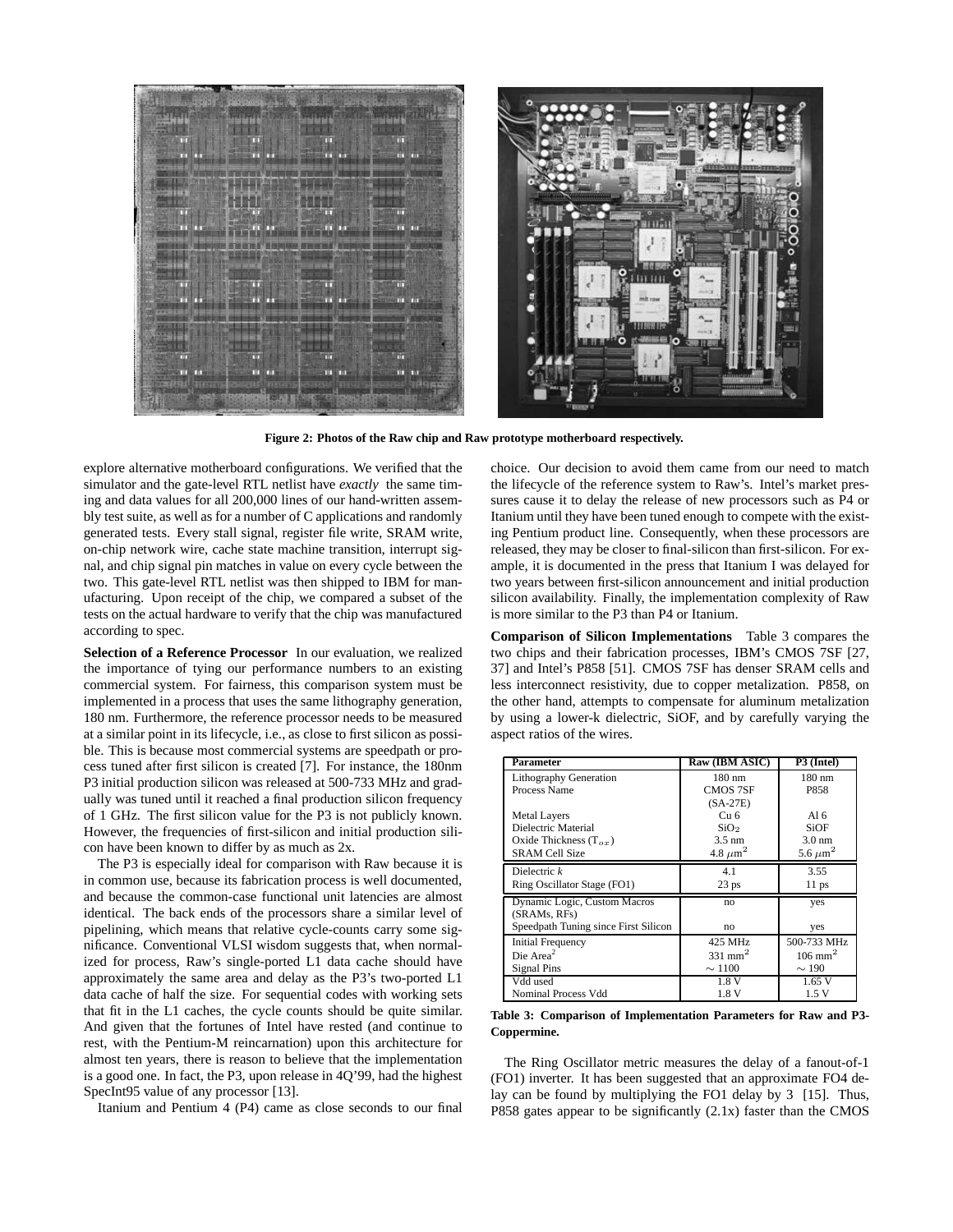7SF gates. This is to be expected, as IBM terms CMOS 7SF a "value" process. IBM's non-ASIC, high-performance, 180 nm process, CMOS 8S, is competitive with P858 [8], and has ring oscillator delays of 11 ps and better. Furthermore, production 180 nm P3's have their voltages set 10% higher than the nominal process voltage, which typically improves frequency by 10% or more.

A recent book, [7], lists a number of limitations that ASIC processor implementations face versus full-custom implementations. We mention some applicable ones here. First, because the ASIC flow predetermines aspects of a chip, basic overheads are relatively high in comparison to full-custom designs. Two of Raw's largest overheads were the mandatory scan flip-flops (18%), and clock skew and jitter (13%). Second, ASIC flows tend to produce logic that is significantly less dense than corresponding custom flows. Third, ASIC flows prevent use of custom or dynamic logic, except for a limited menu (up to 2 read ports and 2 write ports) of fixed pipelinedepth register files and SRAMs, which are machine generated. A 40-80% improvement in frequency often is attributed to the use of dynamic logic. Process and speedpath tuning account for 35%. Finally, speed-binning yields approximately 20%.

We compensate only for the last two factors in this paper. We selected a 600 MHz P3 as the reference system. The 600 MHz P3, released prior to process tuning, and after limited speedpath tuning, is solidly in the middle of the P3 initial production frequency range, presumably representing an average-speedbin part.

We believe that a Raw implementation with the same engineering effort and process technology as the Intel P3 would be smaller and significantly faster. However, we make no attempt to normalize for these factors.

**Normalization Details** With the selection of a reference CPU implementation comes a selection of an enclosing computer. We used a pair of 600 MHz Dell Precision 410's to run our reference benchmarks. We outfitted these machines with identical 100 MHz 2-2- 2 PC100 256 MB DRAMs, and wrote several microbenchmarks to verify that the memory system timings matched.

To compare the Raw and Dell systems more equally, we used the Raw simulator's extension language to implement a cycle-matched PC100 DRAM model and a chipset<sup>4</sup>. This model has the same wallclock latency and bandwidth as the Dell 410. However, since Raw runs at a slower frequency than the P3, the latency, measured in cycles, is less. We use the term **RawPC** to describe a simulation which uses 8 PC100 DRAMs, occupying 4 ports on the left hand side of the chip, and 4 on the right hand side.

Because Raw is also designed for streaming applications, we also wanted to measure applications that use the full pin bandwidth of the chip. In this case, we use a simulation of CL2 PC 3500 DDR DRAM, which provides enough bandwidth to saturate both directions of a Raw port. In this case, we use 16 PC 3500 DRAMs, attached to all 16 logical ports on the chip, in conjunction with a memory controller, implemented in the chipset, that supports a number of stream requests. A Raw tile can send a message over the general dynamic network to the chipset to initiate large bulk transfers from the DRAMs into and out of the static network. Simple interleaving and striding is supported, subject to the underlying access and timing constraints of the DRAM. We call this configuration **RawStreams**.

The placement of a DRAM on a Raw port does not exclude the use of other devices on that port – the chipsets have a simple de-

|                         | Latency           |    | <b>Throughput</b> |                  |
|-------------------------|-------------------|----|-------------------|------------------|
| <b>Operation</b>        | <b>1 Raw Tile</b> | P3 | <b>Raw</b>        | P3               |
| <b>ALU</b>              |                   |    |                   |                  |
| Load (hit)              | 3                 | 3  |                   |                  |
| Store (hit)             |                   |    |                   |                  |
| FP Add                  | 4                 | 3  |                   |                  |
| FP Mul                  | 4                 | 5  |                   | 1/2              |
| $\overline{\text{Mul}}$ | $\overline{c}$    | 4  |                   |                  |
| Div                     | 42                | 26 |                   |                  |
| FP Div                  | 10                | 18 | 1/10              | 1/18             |
| SSE FP 4-Add            |                   | 4  |                   | $\overline{1}/2$ |
| SSE FP 4-Mul            |                   | 5  |                   | 1/2              |
| <b>SSE FP 4-Div</b>     |                   | 36 |                   | 1/36             |

**Table 4: Functional unit timings. Commonly executed instructions appear first. FP operations are single precision.**

|                              | <b>1 Raw Tile</b> | P3             |
|------------------------------|-------------------|----------------|
| <b>CPU</b> Frequency         | 425 MHz           | 600 MHz        |
| <b>Sustained Issue Width</b> | 1 in-order        | 3 out-of-order |
| <b>Mispredict Penalty</b>    | 3                 | $10-15$        |
| DRAM Freq (RawPC)            | <b>100 MHz</b>    | $100$ MHz      |
| DRAM Freq (RawStreams)       | 2 x 213 MHz       |                |
| <b>DRAM Access Width</b>     | 8 bytes           | 8 bytes        |
| L1 D cache size              | 32K               | 16K            |
| L1 D cache ports             |                   | $\overline{c}$ |
| L1 I cache size              | 32K               | 16K            |
| L1 miss latency              | 54 cycles         | 7 cycles       |
| L1 fill width                | 4 bytes           | 32 bytes       |
| $L1 / L2$ line sizes         | 32 bytes          | 32 bytes       |
| L1 associativities           | $2$ -way          | 4-way          |
| L <sub>2</sub> size          |                   | 256K           |
| L2 associativity             |                   | 8-way          |
| L2 miss latency              |                   | 79 cycles      |
| L <sub>2</sub> fill width    |                   | 8 bytes        |

**Table 5: Memory system data.**

multiplexing mechanism that allows multiple devices to connect to a single port.

Except where otherwise noted, we used gcc 3.3 -O3 to compile C and Fortran code for both  $\text{Raw}^5$  and the P3<sup> $\overline{6}$ </sup>. For programs that do C or Fortran stdio calls, we use newlib 1.9.0 for both Raw and the P3. Finally, to eliminate the impact of disparate file and operating systems, the results of I/O system calls for the Spec benchmarks were captured and embedded into the binaries as static data using [42].

We performed one final normalization. Our preliminary Raw software-managed instruction-caching system has not been optimized, which made it difficult to compare the two systems. To enable comparisons with the P3, we augmented the cycle-accurate simulator so that it employs conventional 2-way associative hardware instruction caching. These instruction caches are modelled cycleby-cycle in the same manner as the rest of the hardware. Like the data caches, they service misses over the memory dynamic network. Resource contention between the caches is modelled accordingly.

# **4.2 Basic data**

Tables 4 and 5 show functional unit timings and memory system characteristics for both systems, respectively. Table 6 shows Raw's measured power consumption [19]. Table 7 lists a breakdown of the end-to-end message latency on Raw's scalar operand network. The low 3-cycle inter-tile ALU-to-ALU latency and zero cycle send and receive occupancies are critical for obtaining good ILP performance.

# **4.3 ILP Computation**

This section examines how well Raw is able to support conventional sequential applications. Typically, the only form of parallelism available in these applications is ILP-level parallelism. For

 $2$  Note that despite the area penalty for an ASIC implementation, it is almost certain that the Raw processor is a bigger design than the P3. Our evaluation does not aim to make a cost-normalized comparison, but rather seeks to demonstrate the scalability of our approach for future microprocessor designs.

<sup>&</sup>lt;sup>4</sup>The support chips typically used to interface a processor to its memory system and I/O peripherals.

<sup>5</sup> The Raw gcc backend, based on the MIPS backend, targets a single tile's compute and network resources.

<sup>6</sup> For P3, we added -march=pentium3 -mfpmath=sse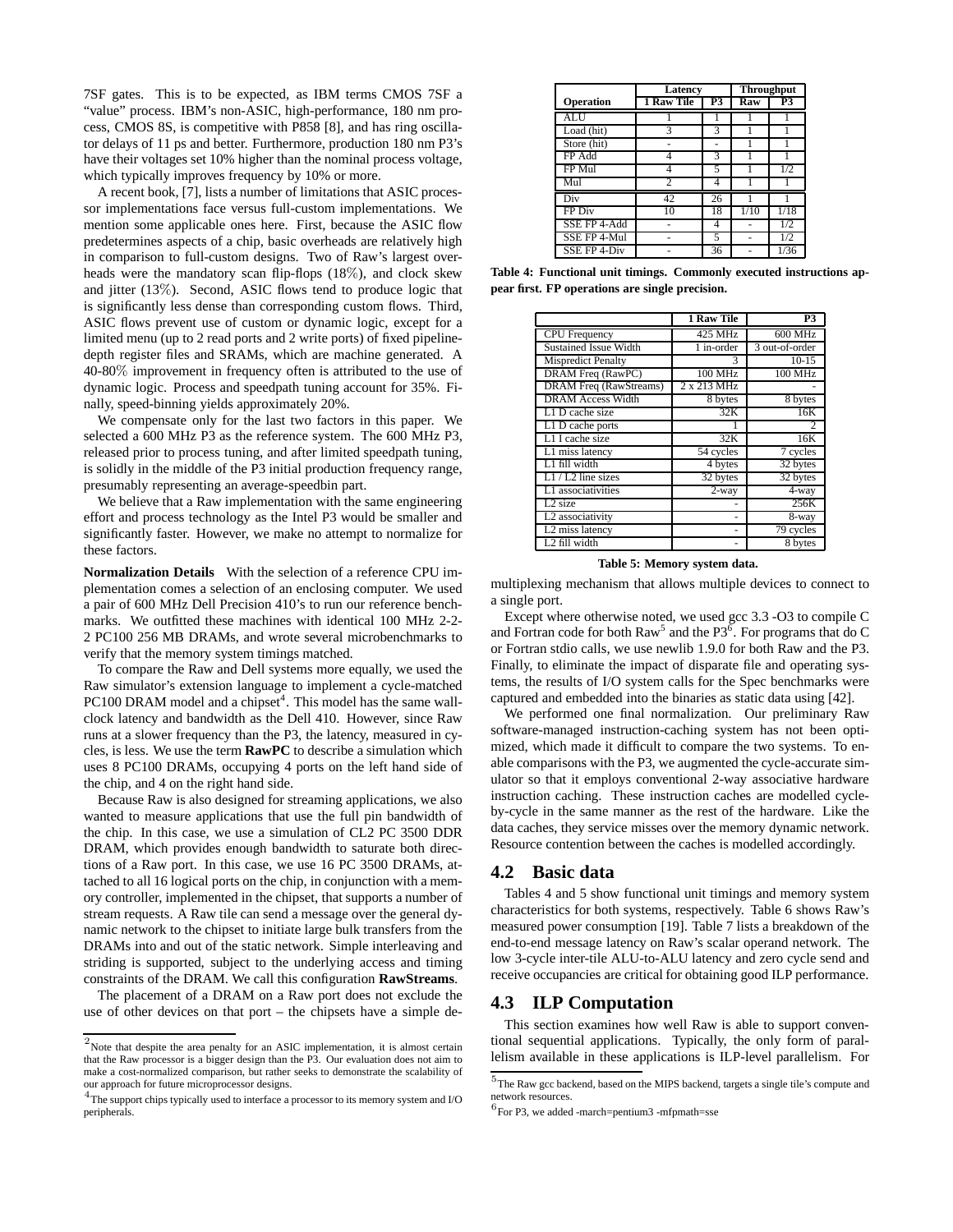|                           | Core   | Pins     |
|---------------------------|--------|----------|
| Idle - Full Chip          | 9.6 W  | $0.02$ W |
| Average - Per Active Tile | 0.54 W |          |
| Average - Per Active Port |        | 0.2 W    |
| Average - Full Chip       | 18.2 W | 2.8W     |

**Table 6: Raw power consumption at 425 MHz, 25**<sup>o</sup> **C**

|                                      | Latencv |
|--------------------------------------|---------|
| Sending Processor Occupancy          |         |
| Latency to Network Input             |         |
| Latency per hop                      |         |
| Latency from Network Output to ALU   |         |
| <b>Receiving Processor Occupancy</b> |         |

**Table 7: Breakdown of the end-to-end latency (in cycles) for a one-word message on Raw's static network.**

this evaluation, we select a range of benchmarks that encompasses a wide spectrum of program types and degree of ILP.

Much like a VLIW architecture, Raw is designed to rely on the compiler to find and exploit ILP. We have developed Rawcc [5, 24, 25] to explore these compilation issues. Rawcc takes sequential C or Fortran programs and orchestrates them across the Raw tiles in two steps. First, Rawcc distributes the data and code across the tiles to attempt to balance the tradeoff between locality and parallelism. Then, it schedules the computation and communication to maximize parallelism and minimize communication stalls.

Rawcc was developed as a prototyping environment for exploring compilation techniques for Raw. As such, unmodified Spec applications stretch its robustness. We are working on improving the robustness of Rawcc. Additionally, we have made progress on a follow-on parallelizing compiler which has more focus on robustness and code quality. The speedups attained in Table 8 shows the potential of automatic parallelization and ILP exploitation on Raw. Of the benchmarks compiled by Rawcc, Raw is able to outperform the P3 for all the scientific benchmarks and several irregular applications.

|                   |                                              | # Raw        | <b>Cycles</b> | Speedup vs P3 |             |
|-------------------|----------------------------------------------|--------------|---------------|---------------|-------------|
| <b>Benchmark</b>  | Source                                       | <b>Tiles</b> | on Raw        | <b>Cycles</b> | <b>Time</b> |
|                   | Dense-Matrix Scientific Applications         |              |               |               |             |
| Swim              | Spec95                                       | 16           | 14.5M         | 4.0           | 2.9         |
| Tomcatv           | Nasa7:Spec92                                 | 16           | 2.05M         | 1.9           | 1.3         |
| <b>Btrix</b>      | Nasa7:Spec92                                 | 16           | 516K          | 6.1           | 4.3         |
| Cholesky          | Nasa7:Spec92                                 | 16           | 3.09M         | 2.4           | 1.7         |
| Mxm               | Nasa7:Spec92                                 | 16           | 247K          | 2.0           | 1.4         |
| Vpenta            | Nasa7:Spec92                                 | 16           | 272K          | 9.1           | 6.4         |
| Jacobi            | Raw bench, suite                             | 16           | 40.6K         | 6.9           | 4.9         |
| Life              | Raw bench, suite                             | 16           | 332K          | 4.1           | 2.9         |
|                   | Sparse-Matrix/Integer/Irregular Applications |              |               |               |             |
| <b>SHA</b>        | Perl Oasis                                   | 16           | 768K          | 1.8           | 1.3         |
| <b>AES</b> Decode | <b>FIPS-197</b>                              | 16           | 292K          | 1.3           | 0.96        |
| Fpppp-kernel      | Nasa7:Spec92                                 | 16           | 169K          | 4.8           | 3.4         |
| Unstructured      | <b>CHAOS</b>                                 | 16           | 5.81M         | 1.4           | 1.0         |

**Table 8: Performance of sequential programs on Raw and on a P3.**

Table 9 shows the speedups achieved by Rawcc as the number of tiles varies from two to 16. The speedups are compared to performance of a single Raw tile. Overall, the source of speedups comes primarily from tile parallelism (see Table 2), but several of the dense matrix benchmarks benefit from increased cache capacity as well (which explains the super-linear speedups). In addition, Fpppp-kernel benefits from increased register capacity, which leads to fewer spills.

For completeness, we also compiled a selection of the Spec2000 benchmarks with gcc for a single tile, and ran them using the MinneSPEC's [20] *LgRed* data sets to reduce the length of simulations. The results, shown in Table 10, represent a lower bound for the performance of those codes on Raw, as they only use 1/16 of the resources on the Raw chip. The numbers are quite surprising; on average; the simple in-order Raw tile with no L2 cache is only

|                                              | <b>Number of tiles</b> |                  |                  |      |      |  |
|----------------------------------------------|------------------------|------------------|------------------|------|------|--|
| <b>Benchmark</b>                             | 1                      | 2                | 4                | 8    | 16   |  |
| Dense-Matrix Scientific Applications         |                        |                  |                  |      |      |  |
| Swim                                         | 1.0                    | 1.1              | 2.4              | 4.7  | 9.0  |  |
| Tomcaty                                      | 1.0                    | 1.3              | 3.0              | 5.3  | 8.2  |  |
| <b>Btrix</b>                                 | 1.0                    | 1.7              | 5.5              | 15.1 | 33.4 |  |
| Cholesky                                     | 1.0                    | 1.8              | $\overline{4.8}$ | 9.0  | 10.3 |  |
| Mxm                                          | 1.0                    | 1.4              | 4.6              | 6.6  | 8.3  |  |
| Vpenta                                       | 1.0                    | $\overline{2.1}$ | 7.6              | 20.8 | 41.8 |  |
| Jacobi                                       | 1.0                    | $\overline{2.6}$ | 6.1              | 13.2 | 22.6 |  |
| Life                                         | 1.0                    | 1.0              | 2.4              | 5.9  | 12.6 |  |
| Sparse-Matrix/Integer/Irregular Applications |                        |                  |                  |      |      |  |
| <b>SHA</b>                                   | 1.0                    | 1.5              | 1.2              | 1.6  | 2.1  |  |
| <b>AES</b> Decode                            | 1.0                    | 1.5              | 2.5              | 3.2  | 3.4  |  |
| Fpppp-kernel                                 | 1.0                    | 0.9              | 1.8              | 3.7  | 6.9  |  |
| Unstructured                                 | 1.0                    | 1.8              | 3.2              | 3.5  | 3.1  |  |

**Table 9: Speedup of the ILP benchmarks relative to single-tile Raw.** 1.4x slower by cycles and 2x slower by time than the full P3. This suggests that in the event that the parallelism in these applications is too small to be exploited across Raw tiles, a simple two-way Raw compute processor might be sufficient to make the performance difference easily be hidden by other aspects of the system.

|                  |                | $#$ Raw      | <b>Cycles</b>       | Speedup vs P3 |      |
|------------------|----------------|--------------|---------------------|---------------|------|
| <b>Benchmark</b> | <b>Source</b>  | <b>Tiles</b> | on Raw              | <b>Cycles</b> | Time |
| $172$ .mgrid     | SPECfp         |              | .240B               | 0.97          | 0.69 |
| 173.applu        | SPECfp         |              | .324B               | 0.92          | 0.65 |
| $177$ . mesa     | <b>SPECfp</b>  |              | 2.40 <sub>B</sub>   | 0.74          | 0.53 |
| 183.equake       | SPECfp         |              | .866B               | 0.97          | 0.69 |
| 188.ammp         | SPECfp         |              | 7.16B               | 0.65          | 0.46 |
| 301.apsi         | SPECfp         |              | 1.05B               | 0.55          | 0.39 |
| $175$ .vpr       | <b>SPECint</b> |              | 2.52B               | 0.69          | 0.49 |
| $181$ .mcf       | <b>SPECint</b> |              | 4.31B               | 0.46          | 0.33 |
| 197.parser       | <b>SPECint</b> |              | $\overline{6.2}$ 3B | 0.68          | 0.48 |
| 256.bzip2        | <b>SPECint</b> |              | 3.10B               | 0.66          | 0.47 |
| 300.twolf        | <b>SPECint</b> |              | 1.96B               | 0.57          | 0.41 |

**Table 10: Performance of SPEC2000 programs on one tile on Raw.**

# **4.4 Stream computation**

We present performance of stream computations for Raw. Stream computations arise naturally out of real-time I/O applications as well as from embedded applications. The data sets for these applications are often large and may even be a continuous stream in real-time, which makes them unsuitable for traditional cache based memory systems. Raw provides a more natural support for stream based computation by allowing data to be fetched efficiently through a register mapped, software orchestrated network.

We present two sets of results. First we show the performance of programs written in StreamIt, a high level stream language, and automatically compiled to Raw. Then, we show the performance of some hand written applications.

#### *4.4.1 StreamIt*

StreamIt is a high-level, architecture-independent language for high-performance streaming applications. StreamIt contains language constructs that improve programmer productivity for streaming, including hierarchical structured streams, graph parameterization, and circular buffer management; these constructs also expose information to the compiler and enable novel optimizations [47]. We have developed a Raw backend for the StreamIt compiler, which includes fully automatic load balancing, graph layout, communication scheduling, and routing [11].

We evaluate the performance of RawPC on several StreamIt benchmarks, which represent large and pervasive DSP applications. Table 11 summarizes the performance of 16 Raw tiles vs. a P3. For both architectures, we use StreamIt versions of the benchmarks; we do not compare to hand-coded C on the P3 because StreamIt performs at least 1-2X better for 4 of the 6 applications (this is due to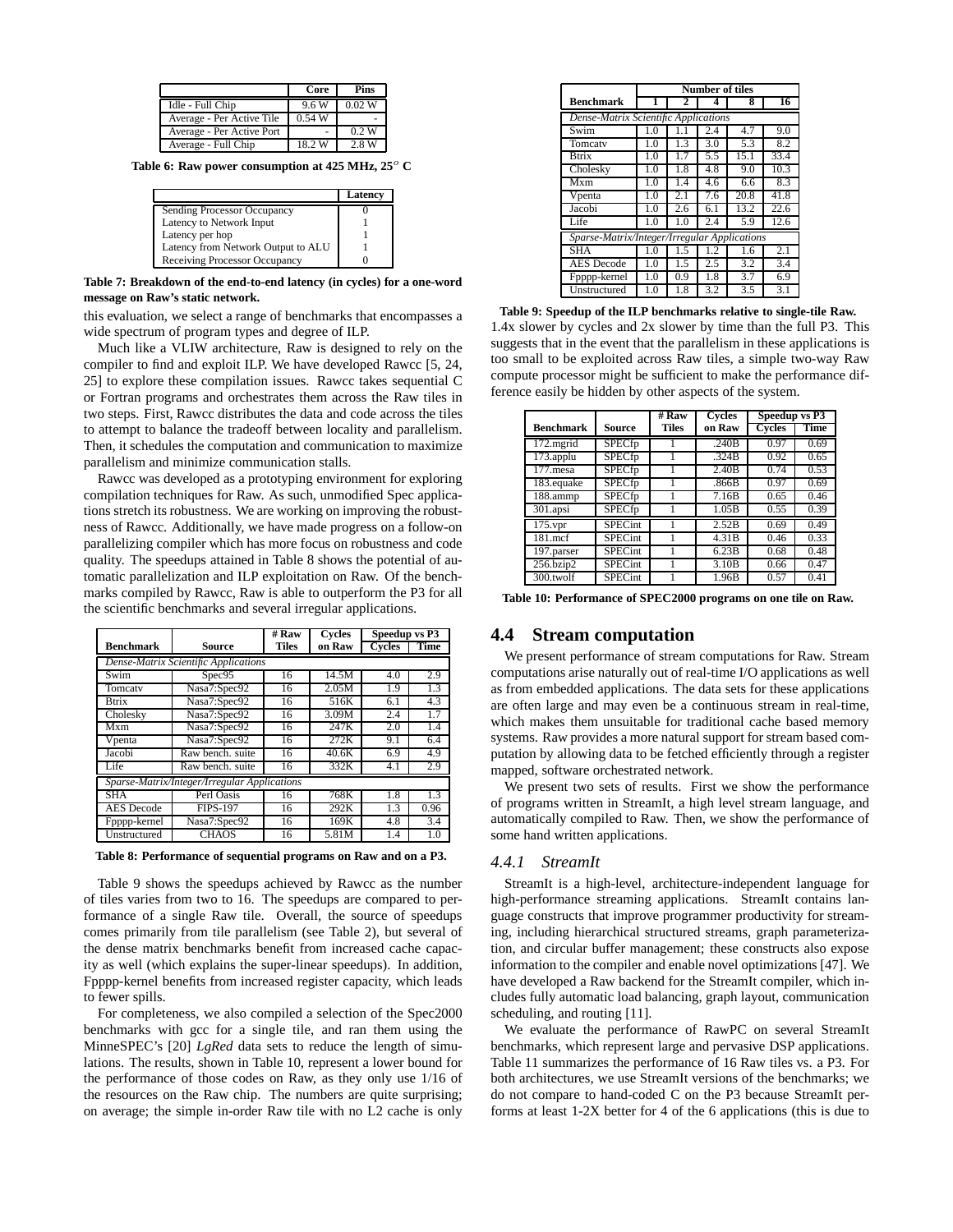aggressive unrolling and constant propagation in the StreamIt compiler). The comparison reflects two distinct influences: 1) the scaling of Raw performance as the number of tiles increases, and 2) the performance of a Raw tile vs. a P3 for the same StreamIt code. To distinguish between these influences, Table 12 shows detailed speedups relative to StreamIt code running on a 1-tile Raw configuration.

|                     | <b>Cycles Per Output</b> | Speedup vs P3 |      |
|---------------------|--------------------------|---------------|------|
| <b>Benchmark</b>    | on Raw                   | <b>Cycles</b> | Time |
| <b>Beamformer</b>   | 2074.5                   | 7.3           | 5.2  |
| <b>Bitonic Sort</b> | 11.6                     | 4.9           | 3.5  |
| <b>FFT</b>          | 16.4                     | 6.7           | 4.8  |
| Filterbank          | 305.6                    | 15.4          | 10.9 |
| <b>FIR</b>          | 51.0                     | 11.6          | 8.2  |
| <b>FMRadio</b>      | 2614.0                   |               | 64   |

**Table 11: StreamIt performance results.**

|                     | <b>StreamIt</b> | <b>StreamIt on n Raw tiles</b> |     |     |      |      |
|---------------------|-----------------|--------------------------------|-----|-----|------|------|
| <b>Benchmark</b>    | on P3           |                                |     |     |      |      |
| Beamformer          | 3.0             |                                | 4.1 | 4.5 | 5.2  | 21.8 |
| <b>Bitonic Sort</b> | 1.3             | 1.0                            | 1.9 | 3.4 | 4.7  | 6.3  |
| <b>FFT</b>          | 1.1             | 1.0                            | 1.6 | 3.5 | 4.8  | 7.3  |
| Filterbank          | 1.5             | 1.0                            | 3.3 | 3.3 | 11.0 | 23.4 |
| <b>FIR</b>          | 2.6             | 1.0                            | 2.3 | 5.5 | 12.9 | 30.1 |
| <b>FMRadio</b>      | $\mathcal{D}$   | 1.0                            | 1.0 | 12  | 4.0  | 10.9 |

**Table 12: Speedup (in cycles) of StreamIt benchmarks relative to a 1-tile Raw configuration. From left, the columns indicate the StreamIt version on a P3, and on Raw configurations with one to 16 tiles.**

The primary result illustrated by Table 12 is that StreamIt applications scale effectively for increasing sizes of the Raw configuration. For FIR, FFT, and Bitonic, the scaling is approximately linear across all tile sizes (FIR is actually super-linear due to decreasing register pressure in larger configurations). For Beamformer, Filterbank, and FMRadio, the scaling is slightly inhibited for small configurations. This is because 1) these applications are larger, and IMEM constraints prevent an unrolling optimization for small tile sizes, and 2) they have more data parallelism, yielding speedups for large configurations but inhibiting small configurations due to a constant control overhead.

The second influence is the performance of a P3 vs. a single Raw tile on the same StreamIt code, as illustrated by the second column in Table 12. In most cases, performance is comparable. The P3 performs better in two cases because it can exploit ILP: Beamformer has independent real/imaginary updates in the inner loop, and FIR is a fully unrolled multiply-accumulate operation. In other cases, ILP is obscured by circular buffer accesses and control dependences.

In all, StreamIt applications benefit from Raw's exploitation of parallel resources and management of wires (see Table 19 for summary). The abundant parallelism and regular communication patterns in stream programs are an ideal match for the parallelism and tightly orchestrated communication on Raw. As stream programs often require high bandwidth, register-mapped communication serves to avoid costly memory accesses. Also, autonomous streaming components can manage their local state in Raw's distributed data caches and register banks, thereby improving locality. These aspects are key to the scalability demonstrated in the StreamIt benchmarks.

#### *4.4.2 Hand written stream applications*

ISI East, the MIT Oxygen Team, and MIT CAG have hand-written a wide range of stream based applications to take advantage of Raw as an embedded processor. This section presents the results. These include a set of linear algebra routines implemented as Stream Algorithms, the STREAM benchmark, and several other embedded applications including a real-time 1020-node acoustic beamformer. The benchmarks are typically written in C and compiled with gcc, with inline assembly for a subset of inner loops. Some of the simpler benchmarks like the STREAM benchmark and the FIR were small enough that coding entirely in assembly was most expedient.

**Stream Algorithms** Table 13 presents the performance of a set of linear algebra algorithms on RawPC versus the P3.

|                       |                     | <b>MFlops</b> | Speedup vs P3 |      |
|-----------------------|---------------------|---------------|---------------|------|
| <b>Benchmark</b>      | <b>Problem Size</b> | on Raw        | <b>Cycles</b> | Time |
| Matrix Multiplication | $256 \times 256$    | 6310          | 8.6           | 6.3  |
| LU factorization      | 256 x 256           | 4300          | 12.9          | 9.2  |
| Triangular solver     | 256 x 256           | 4910          | 12.2          | 8.6  |
| QR factorization      | 256 x 256           | 5170          | 18.0          | 12.8 |
| Convolution           | 256x<br>-16         | 4610          | 9.1           | 6.5  |

**Table 13: Performance of linear algebra routines.**

The Raw implementations are coded as Stream Algorithms [16], which emphasize computational efficiency in space and time and are designed specifically to take advantage of tiled microarchitectures like Raw. They have three key features. First, stream algorithms operate directly on data from the interconnect and achieve an asymptotically optimal 100 % compute efficiency for large numbers of tiles. Second, stream algorithms use no more than a small, bounded amount of storage on each processing element. Third, data are streamed through the compute fabric from and to peripheral memories.

With the exception of Convolution, we compare against the P3 running single precision Lapack (Linear Algebra Package). We use clapack version 3.0 [2] and a tuned BLAS implementation, AT-LAS [50], version 3.4.2. We disassembled the ATLAS library to verify that it uses P3 SSE extensions appropriately to achieve high performance. Since Lapack does not provide a convolution, we compare against the Intel Integrated Performance Primitives (IPP).

As can be seen in Table 13, Raw performs significantly better than the P3 on these applications even with optimized P3 SSE code. Raw's better performance is due to load/store elimination (see Table 2), and the use of parallel resources. Stream Algorithms operate directly on values from the network and avoid loads and stores, thereby achieving higher utilization of parallel resources than the blocked code on the P3.

**STREAM benchmark** The STREAM benchmark was created by John McCalpin to measure sustainable memory bandwidth and the corresponding computation rate for vector kernels [30]. Its performance has been documented on thousands of machines, ranging from PCs and desktops to MPPs and other supercomputers.

|                     | <b>Bandwidth</b> (GB/s) |      |          |        |
|---------------------|-------------------------|------|----------|--------|
| <b>Problem Size</b> | P3                      | Raw  | NEC SX-7 | Raw/P3 |
| Copy                | .567                    | 47.6 | 35.1     | 34     |
| Scale               | .514                    | 473  | 34.8     | 92     |
| Add                 | .645                    | 35.6 | 35.3     | 55     |
| Scale & Add         | .616                    | 35.5 | 35.3     | 59     |

**Table 14: Performance (by time) of STREAM benchmark.**

We hand-coded an implementation of STREAM on RawStreams. We also tweaked the P3 version to use single precision SSE floating point, improving its performance. The Raw implementation employs 14 tiles and streams data between 14 processors and 14 memory ports through the static network. Table 14 displays the results. Raw is 55x-92x better than the P3. The table also includes the performance of STREAM on NEC SX-7 Supercomputer, which has the highest reported STREAM performance of any single-chip processor. Note that Raw surpasses that performance. This extreme singlechip performance is achieved by taking advantage of three Raw architectural features: its ample pin bandwidth, the ability to precisely route data values in and out of DRAMs with minimal overhead, and a careful match between floating point and DRAM bandwidth.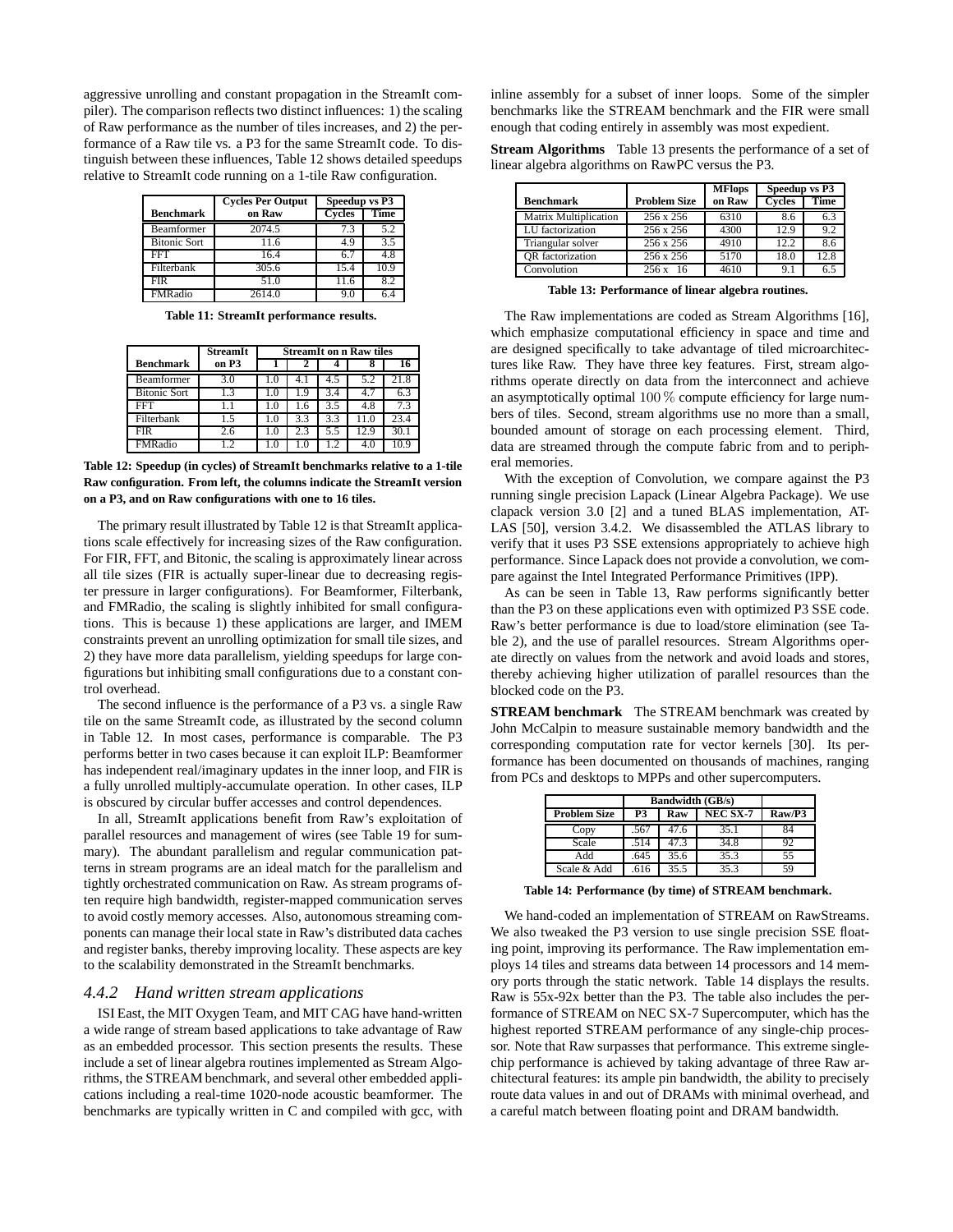**Other stream-based applications** Table 15 presents the performance of some hand written stream applications on Raw. We are developing a real time 1020 microphone Acoustic Beamformer which will use the Raw system for processing. On this application, Raw runs 16 instantiations of the code and the microphones are striped in a data parallel manner across the array. Raw's software exposed I/O is also much more efficient than getting the stream data from DRAM in the case of the P3. Inputting and outputting data from DRAM is the best case for the P3. The P3 results would be much worse in an actual system where the data would come over a PCI bus. For the FIR, we compared to the Intel IPP. Results for Corner Turn, Beam Steering, and CSLC are discussed in the previously published [41].

|                             | Machine           | <b>Cycles</b> | Speedup vs P3 |      |
|-----------------------------|-------------------|---------------|---------------|------|
| <b>Benchmark</b>            | Config.           | on Raw        | Cycles        | Time |
| <b>Acoustic Beamforming</b> | <b>RawStreams</b> | 7.83M         | 9.7           | 6.9  |
| 512-pt Radix-2 FFT          | RawPC             | 331K          | 4.6           | 3.3  |
| 16-tap FIR                  | <b>RawStreams</b> | 548K          | 10.9          | 7.7  |
| <b>CSLC</b>                 | RawPC             | 4.11M         | 17.0          | 12.0 |
| <b>Beam Steering</b>        | <b>RawStreams</b> | 943K          | 65            | 46   |
| Corner Turn                 | <b>RawStreams</b> | 147K          | 245           | 174  |

**Table 15: Performance of hand written stream applications.**

#### **4.5 Server**

To measure the performance of Raw on server-like workloads, we conduct the following experiment on RawPC to obtain SpecRatelike metrics. For each of a subset of Spec 2000 applications, we execute an independent copy of it on each of the 16 tiles, and we measure the overall throughput of that workload relative to a single run on the P3.

Table 16 presents the results. Note that the speedup of Raw versus P3 is equivalent to the throughput of Raw relative to P3's throughput. As anticipated, RawPC outperforms the P3 by a large margin, with an average throughput advantage of 10.8x (by cycles) and 7.6x (by time). The key Raw feature that enables this performance is the high pin bandwidth available to off-chip memory. RawPC contains eight separate memory ports to DRAM. This means that even when all 16 tiles are running applications, each memory port and DRAM is only shared among two applications.

|                         | <b>Cycles</b>      | Speedup vs P3      |                  |                   |
|-------------------------|--------------------|--------------------|------------------|-------------------|
| <b>Benchmark</b>        | on Raw             | <b>Cycles</b>      | Time             | <b>Efficiency</b> |
| $\overline{172}$ .mgrid | .240B              | 15.0               | 10.6             | 96%               |
| 173.applu               | .324B              | 14.0               | 9.9              | 96%               |
| $177$ .mesa             | 2.40B              | $\overline{11.8}$  | 8.4              | 99%               |
| 183.equake              | .866B              | 15.1               | 10.7             | 97%               |
| $188$ .ammp             | $\overline{7.16B}$ | 9.1                | $\overline{6.5}$ | 87%               |
| 301.apsi                | 1.05B              | 8.5                | 6.0              | 96%               |
| $175$ . vpr             | 2.52B              | $\overline{10}$ .9 | 7.7              | 98%               |
| $181$ .mcf              | 4.31B              | 5.5                | 3.9              | 74%               |
| 197.parser              | 6.23B              | 10.1               | $\overline{7.2}$ | 92%               |
| 256.bzip2               | 3.10B              | 10.0               | 7.1              | 94%               |
| 300.twolf               | 1.96B              | 8.6                | 6.1              | 94%               |

**Table 16: Performance of Raw on server workloads relative to the P3.**

Table 16 shows the efficiency of RawPC's memory system for each server workload. Efficiency is the ratio between the actual throughput and the ideal 16x speedup attainable on 16 tiles. Less than the ideal throughput is achieved because of interference among memory requests originating from tiles that share the same DRAM banks and ports. We see that the efficiency is high across all the workloads, with an average of 93%.

#### **4.6 Bit-Level Computation**

We measure the performance of RawStreams on two bit-level computations [49]. Table 17 presents the results for the P3, Raw, FPGA, and ASIC implementations. We compare with a Xilinx

|         |                        |               | Speedup vs P3 |      |      |             |
|---------|------------------------|---------------|---------------|------|------|-------------|
|         | Problem                | <b>Cycles</b> |               | Raw  |      | <b>ASIC</b> |
|         | <b>Size</b>            | on Raw        | <b>Cycles</b> | Time | Time | Time        |
| 802.11a | $\overline{1024}$ bits | 1048          | 11.0          | 7.8  | 6.8  | 24          |
| ConvEnc | 16408 bits             | 16408         | 18.0          | 12.7 |      | 38          |
|         | 65536 bits             | 65560         | 32.8          | 23.2 | 20   | 68          |
| 8b/10b  | 1024 bytes             | 1054          | 8.2           | 5.8  | 3.9  | 12          |
| Encoder | 16408 bytes            | 16444         | 11.8          | 8.3  | 5.4  |             |
|         | 65536 bytes            | 65695         | 19.9          | 14.1 | 9.1  | 29          |

**Table 17: Performance of two bit-level applications: 802.11a Convolutional Encoder and 8b/10b Encoder. The hand coded Raw implementations are compared to reference sequential implementations on the P3.** Virtex-II 3000-5 FPGA, which is built on the same process generation as the Raw chip, and for the ASIC implementations we synthesize to the IBM SA-27E process that the Raw chip is implemented in. For each benchmark, we present three problem sizes: 1024, 16384, and 65536 samples. These problem sizes are selected to fit in the L1, L2, and miss in the cache on the P3, respectively. We use a randomized input sequence in all cases.

On these two applications, Raw is able to excel by exploiting finegrain pipeline parallelism. To do this, the computations were spatially mapped across multiple tiles. Both applications benefited by more than 2x from Raw's specialized bit-level manipulation instructions, which reduce the latency of critical feedback loops. Another factor in Raw's high performance on these applications is Raw's exposed streaming I/O. This I/O model is in sharp contrast to having to move data though the cache hierarchy on a P3.

We also present in Table 18 results for the operation on 16 parallel input streams. This is to simulate a possible workload that a basestation communications chip may need to complete by encoding 16 simultaneous connections. For this throughput test, a more area efficient implementation was used on Raw. This implementation has lower peak performance, but by instantiating 16 instances, a higher throughput per area is achieved.

|                  |                     | <b>Cycles</b> | Speedup vs P3 |      |
|------------------|---------------------|---------------|---------------|------|
| <b>Benchmark</b> | <b>Problem Size</b> | on Raw        | <b>Cycles</b> | Time |
| 802.11a          | $16*64$ bits        | 259           | 45            | 32   |
| ConvEnc          | 16*1024 bits        | 4138          |               |      |
|                  | 16*4096 bits        | 16549         | 130           | 92   |
| 8b/10b           | $16*64$ bytes       | 257           | 34            | 24   |
| Encoder          | 16*1024 bytes       | 4097          | 47            | 33   |
|                  | 16*4096 bytes       | 16385         | 80            |      |

**Table 18: Performance of two bit-level applications for 16 streams: 802.11a Convolutional Encoder and 8b/10b Encoder. This test simulates a possible workload for a base-station which processes multiple communication streams.**

#### **5. ANALYSIS**

Sections 4.3 through 4.6 presented performance results for Raw for several application classes and showed that Raw's performance was within a factor of 2x of the P3 for low-ILP applications, 2x-9x better than the P3 for high-ILP applications, and 10-100x better for stream or embedded computations. Table 19 summarizes the primary features that are responsible for performance improvements on Raw.

In this section, we compare the performance of Raw to other machines that have been designed specifically with streams or embedded computation in mind. We also attempt to explore quantitatively the degree to which Raw succeeds in being a more versatile generalpurpose processor. To do so, we selected a representative subset of applications from each of our computational classes, and obtained performance results for Raw, P3 and machines especially suited for each of those applications. We note that these results are exploratory in nature and not meant to be taken as any sort of proof of Raw's versatility, rather as an early indication of the possibilities.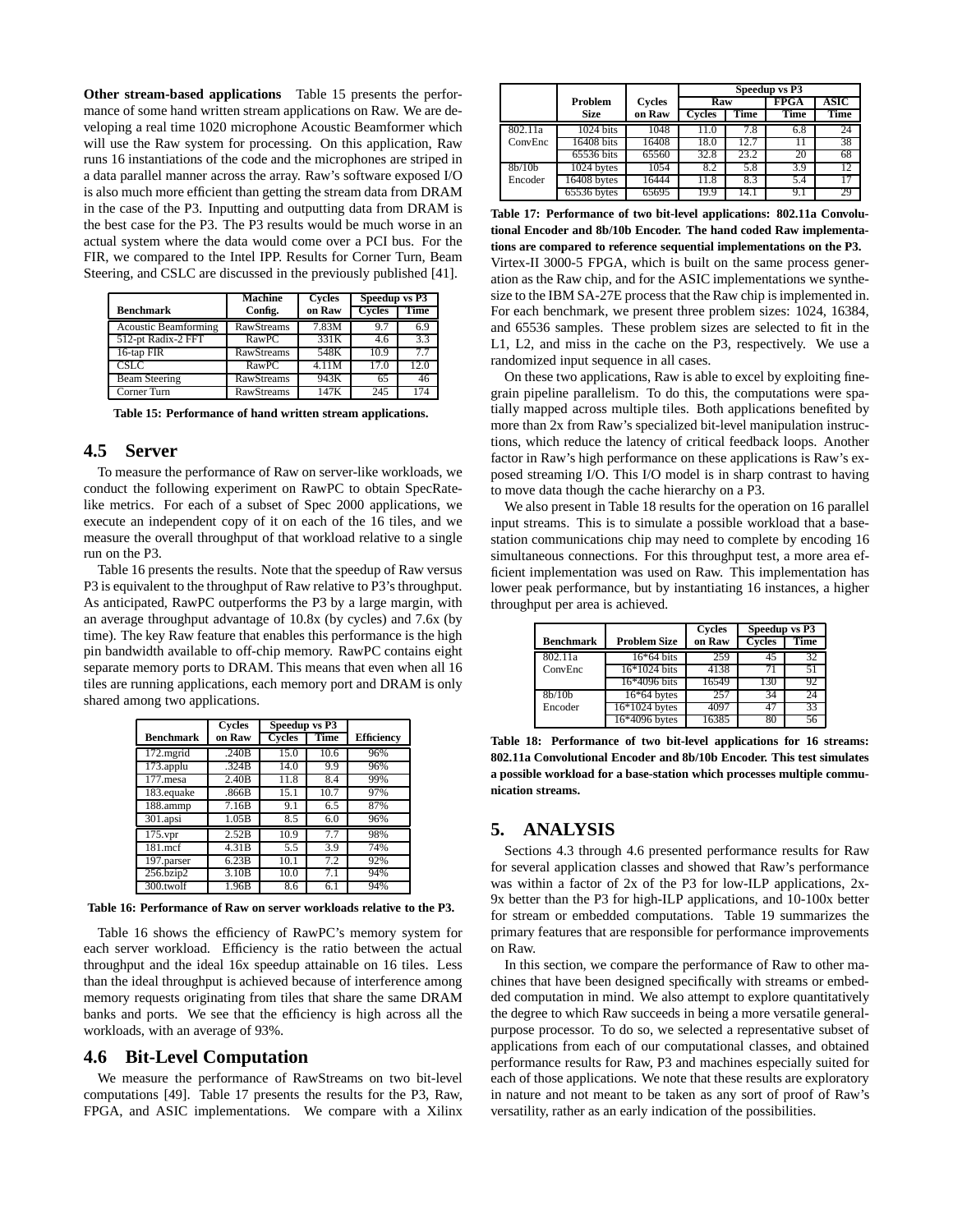

Figure 3: Performance of various architectures over several applications classes. Each point in the graph represents the speedup of an architecture over the P3 for a given application. The best-in-class envelope connects the best speedups for each application. The dashed line connects the speedups of Raw for all the applications. A versatile architecture has speedups close to the best-in-class envelope for all application classes. Imagine and VIRAM results are obtained from [41] and [34]. Bit-level results for FPGA and ASIC implementations are obtained from [49].

Figure 3 summarizes these results. We can make several observations from the figure. First, it is easy to see that the P3 does well relative to Raw for applications with low degrees of ILP, while the opposite is true for applications with higher degrees of ILP, such as Vpenta. For streams and vectors, the performance of Raw is comparable to that of stream and vector architectures like VIRAM and Imagine. All three outperform the P3 by factors of 10x to 100x. Raw, using the RawStreams configuration, beats the highest reported single-chip STREAM memory bandwidth champion, the NEC SX-7 Supercomputer, and is 55x-92x better than the P3. Essential to Raw's performance on this benchmark is the ample pin bandwidth, the ability to precisely route data values in and out of DRAM with minimal overhead, and a careful match between floating point and DRAM bandwidth.

| Category             | <b>Benchmarks</b>                                                                                                                                     | S | R | w |   |
|----------------------|-------------------------------------------------------------------------------------------------------------------------------------------------------|---|---|---|---|
| ILP                  | Swim, Tomcatv, Btrix, Cholesky, Vpenta,<br>Mxm, Life, Jacobi, Fpppp-kernel, SHA, AES                                                                  | X | X | X |   |
|                      | Encode, Unstructured, 172.mgrid, 173.applu,<br>177.mesa, 183.equake, 188.ammp, 301.apsi,<br>175. vpr, 181. mcf, 197. parser, 256. bzip2,<br>300.twolf |   |   |   |   |
| Stream:StreamIt      | Beamformer, Bitonic Sort, FFT, Filterbank,<br>FIR. FMRadio                                                                                            | X | x | X |   |
| Stream: Stream Algo. | Mxm, LU fact., Triang. solver, QR fact., Conv.                                                                                                        | x |   | x |   |
| Stream:STREAM        | Copy, Scale, Add, Scale & Add                                                                                                                         |   |   | х |   |
| Stream:Other         | Acoustic Beamforming, FIR, FFT,                                                                                                                       | X | X | X |   |
|                      | <b>Beam Steering</b><br>Corner Turn                                                                                                                   |   |   | X | X |
|                      | <b>CSLC</b>                                                                                                                                           | X | X |   |   |
| Server               | 172. mgrid, 173. applu, 177. mesa, 183. equake,<br>188.ammp, 301.apsi, 175.vpr, 181.mcf,<br>197.parser, 256.bzip2, 300.twolf                          |   | X |   |   |
| Bit-Level            | 802.11a ConvEnc, 8b/10b Encoder                                                                                                                       | x | X | X |   |

**Table 19: Raw feature utilization table. S = Specialization. R = Exploiting Parallel Resources. W = Management of Wire Delays. P = Management of Pins.**

We chose a server farm with 16 P3s as our best-in-class server system. Notice that a single-chip Raw system comes within a factor of three of this server farm for most applications. (Note that this is only a pure performance comparison, and we have not attempted to normalize for cost.) We chose FPGAs and ASICs as the best in class for our embedded bit-level applications. Raw's performance is comparable to that of an FPGA for these applications, and is a factor of 2x to 3x off from an ASIC. (Again, note that we are only comparing performance – ASICs use significantly lower area and power than Raw [49].) Raw performs well on these applications for the same reasons that FPGAs and ASICs do – namely, a careful orchestration of the wiring or communication patterns.

Thus far, our analysis of Raw's flexibility has been qualitative. Given the recent interest in flexible, versatile or polymorphic architectures such as Tarantula [9], Scale [22], Grid [33], and SmartMemories [28], which attempt to perform well over a wider range of applications than extant general purpose processors, it is intriguing to search for a metric that can capture the notion of versatility. We would like to offer up a candidate and use it to evaluate the versatility of Raw quantitatively. In a manner similar to the computation of SpecRates, *we define the versatility of a machine M as the geometric mean over all applications of the ratio of machine M's speedup for a given application relative to the speedup of the best machine for that application*. 7

For the application set graphed in Figure 3, Raw's versatility is 0.72, while that of the P3 is 0.14. The P3's relatively poor performance on stream benchmarks hurts its versatility. Although Raw's 0.72 number is relatively good, even our small sample of applications highlights two clear areas which merit additional work in the design of polymorphic processors. One is for embedded bitlevel designs, where ASICs perform 2x-3x better than Raw for our small application set. Certainly there are countless other applications for which ASICs outstrip Raw by much higher factors. Perhaps the addition of small amounts of bit-level programmable logic à la PipeRench [10] or Garp [14] can bridge the gap.

Computation with low levels of ILP is another area for further research. We will refer to Figure 4 to discuss this in more detail. The figure plots the speedups *(in cycles)* of Raw and a P3 with respect to execution on a single Raw tile. The applications are listed on the x-axis and sorted roughly in the order of increasing ILP. The figure indicates that Raw is able to convert ILP into performance when ILP exists in reasonable quantities. This indicates the scala-

<sup>&</sup>lt;sup>7</sup> Since we are taking ratios, the individual machine speedups can be computed relative to any one machine, since the effect of that machine cancels out. Accordingly, the speedups in Figure 3 are expressed relative to the P3 without loss of generality. Further, like SpecRates' rather arbitrary choice of the Sun Ultra5 as a normalizing machine, the notion of versatility can be generalized to future machines by choosing equally arbitrarily the best-in-class machines graphed in Figure 3 as our reference set for all time. Thus, since the best-in-class machines are fixed, the versatilities of future machines can become greater than 1.0.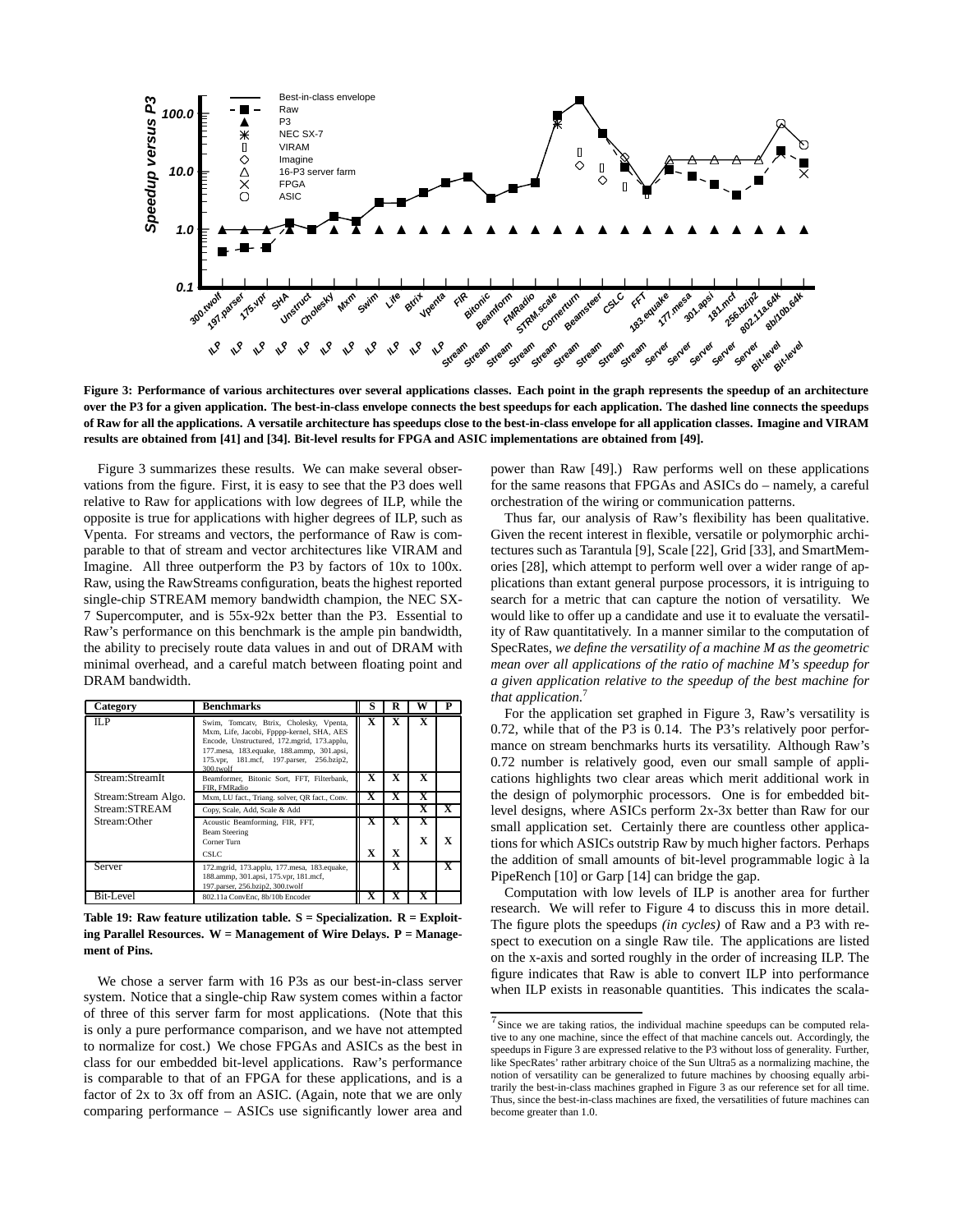bility of Raw's scalar operand network. The performance of Raw is lower than the P3 by about 33 percent for applications with low degrees of ILP for several reasons. First, the three leftmost applications in Figure 4 were run on a single tile. We hope to continue tuning our compiler infrastructure and do better on some of these applications. Second, a near-term commercial implementation of a Raw-like processor might likely use a two-way superscalar in place of our single-issue processor which would be able to match the P3 for integer applications with low ILP. (See [31] for details on grainsize tradeoffs in Raw processors).



**Figure 4: Speedup (in cycles) achieved by Raw and the P3 over executing on a single Raw tile.**

#### **6. RELATED WORK**

Raw distinguishes itself from others by being a modeless architecture and supporting all forms of parallelism, including ILP, DLP, TLP and streams. Several projects have attempted to exploit specific forms of parallelism. These include systolic (iWarp [12]), vector (VIRAM [21]), stream (Imagine [17]), shared-memory (DASH [26]), and message passing (J machine [35]). These machines, however, were not designed for ILP. In contrast, Raw was designed to exploit ILP effectively in addition to these other forms of parallelism. ILP presents a hard challenge for these machines because it requires that the architecture be able to transport scalar operands between logic units with very low latency, even when there are a large number of highly irregular communication patterns. A recent paper, [45], employs a 5-tuple to characterize the cost of sending operands between function units in a number of architectures. Table 7 lists the components of this 5-tuple in order. Qualitatively, larger 5-tuple values represent proportionally more expensive operand transport costs. The large values in the network 5-tuples for iWarp  $\langle 1, 6, 5, 0, 1 \rangle$ , shared memory  $\langle 1, 18, 2, 14, 1 \rangle$ , and message passing  $\langle 3, 7, 1, 1, 12 \rangle$ , compared to the low numbers in the 5-tuples of machines that can exploit ILP, e.g., superscalar  $< 0, 0, 0, 0, 0 >$ , Raw  $< 0, 1, 1, 1, 0 >$ , Grid  $< 0, 0, 1/2, 0, 0 >$ , and ILDP  $\langle 0, 1, 0, 1, 0 \rangle$  quantitatively demonstrate the difference. The low 5-tuple of Raw's scalar operand network compared to that of iWarp enables Raw to exploit diverse forms of parallelism, and is a direct consequence of the integration of the interconnect into Raw's pipeline and Raw's early pipeline commit point. We will further discuss the comparison with iWarp here, but see [45] for more details on comparing networks for ILP.

Raw supports statically orchestrated communication like iWarp or NuMesh [39]. iWarp and NuMesh support a small number of fixed communication patterns, and can switch between these patterns quickly. However, establishing a new pattern is more expensive. Raw supports statically orchestrated communication by using a programmable switch which issues an instruction each cycle. The instruction specifies the routes through the switch during that cycle. Because the switch program memory in Raw is large, and virtualized through caching, there is no practical architectural limit on the number of simultaneous communication patterns that can be supported in a computation. This virtualization becomes particularly important for supporting ILP, because switch programs become as large or even larger than the compute programs.

**ILDP** uses dynamic assignment of instruction groups. Raw uses tectures respectively, where S stands for static and D for dynamic. *AsTrO* categorization (Assignment, Transport, Ordering) from [46], Processors like Grid [33] and ILDP [18] are targeted specifically for ILP and propose to use low latency scalar operand networks. Raw shares in their ILP philosophy, and implements a statictransport, point-to-point scalar operand network, while Grid uses a dynamic-transport, point-to-point network, and ILDP uses a broadcast based dynamic-transport network. Both Raw and Grid perform compile time instruction assignment to compute nodes, while compile-time operand matching, while Grid uses dynamic associative operand matching queues, and ILDP's dynamic scheme uses full-empty bits on distributed register files. Accordingly, using the Raw, Grid and ILDP can be classified as SSS, SDD, and DDD archi-Both the Grid and ILDP designs project lower network 5-tuples than Raw, but the final numbers should be forthcoming as their implementations mature. Taken together, Grid, ILDP and Raw represent three distinct points in the scalar operand network design space, ranging from the more compile-time oriented approach as in Raw, to the dynamic approach as in ILDP.

> Raw took inspiration from the Multiscalar processor [40], which uses a separate one-dimensional network to forward register values between ALUs. Raw generalizes the basic idea, and supports a twodimensional programmable mesh network both to forward operands and for other forms of communication.

> Both Raw and SmartMemories [28] share the philosophy of an exposed communication architecture, and represent two design points in the space of tiled architectures that can support multiple forms of parallelism. Raw uses homogeneous, programmable static and dynamic mesh networks, while SmartMemories uses programmable static communication within a local collection of nodes, and a dynamic network between these collections of nodes. The node granularities are also different in the two machines. Perhaps the most significant architectural difference, however, is that Raw (like Scale [22]) is *modeless*, while SmartMemories and Grid have modes for different application domains. Another architecture that represents a natural extreme point in modes is Tarantula [9], which implements two distinct types of processing units for ILP and vectors. Raw's research focus is on discovering and implementing a minimal set of primitive mechanisms (e.g., scalar operand network) useful for all forms of parallelism, while the modes approach implements special mechanisms for each form of parallelism. We believe the modeless approach is more area efficient and significantly less complex. Looked at another way, for a given area, machines with modes must demonstrate quantitatively better versatility numbers than modeless machines to justify their increased complexity. Much like for GUIs in the late 70's, we believe the issue of modes versus modeless for versatile processors is likely to be a controversial topic of debate in the forthcoming years.

> Finally, like VIRAM and Imagine, Raw supports vector and stream computations, but does so very differently. Both VIRAM and Imagine sport large memories or stream register files on one side of the chip connected via a crossbar interconnect to multiple, deep compute pipelines on the other. The computational model is one that extracts data streams from memory, pipes them through the compute pipelines, and then deposits them back in memory. In contrast, Raw implements many co-located smaller memories and com